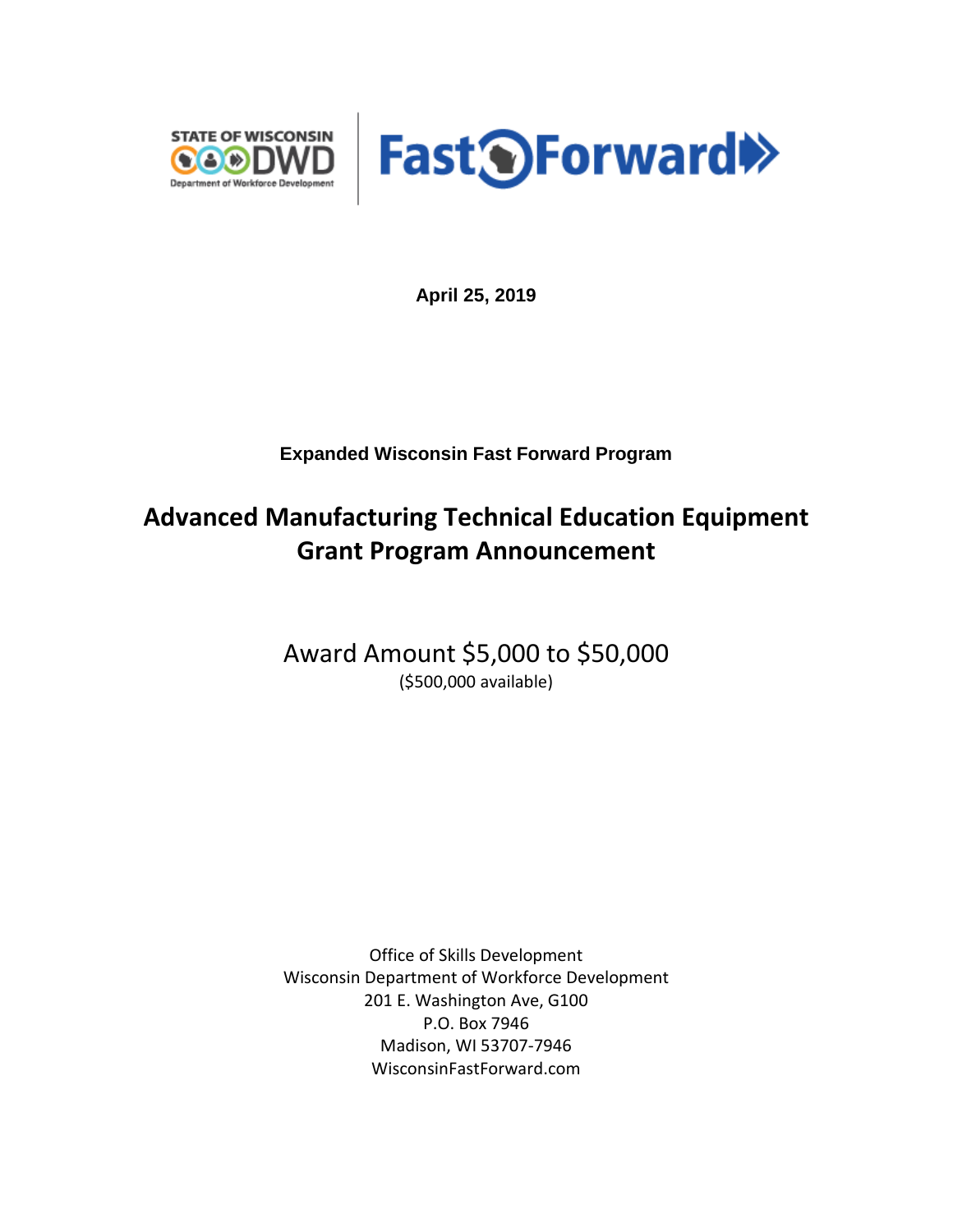| Grant Program Announcements: | Rita Atkinson, Director, 608-266-2721 |
|------------------------------|---------------------------------------|
|                              | Rita.atkinson@dwd.wisconsin.gov       |

**Grant Administration:** Andy Heidt, 608-266-0174 [Andrew.heidt@dwd.wisconsin.gov](mailto:Andrew.heidt@dwd.wisconsin.gov)

> Tracy La Haise, 608-267-7889 [Tracy.LaHaise@dwd.wisconsin.gov](mailto:Tracy.LaHaise@dwd.wisconsin.gov)

Andrew Wusler, 608-266-0689 [Andrew.wusler@dwd.wisconsin.gov](mailto:Andrew.wusler@dwd.wisconsin.gov)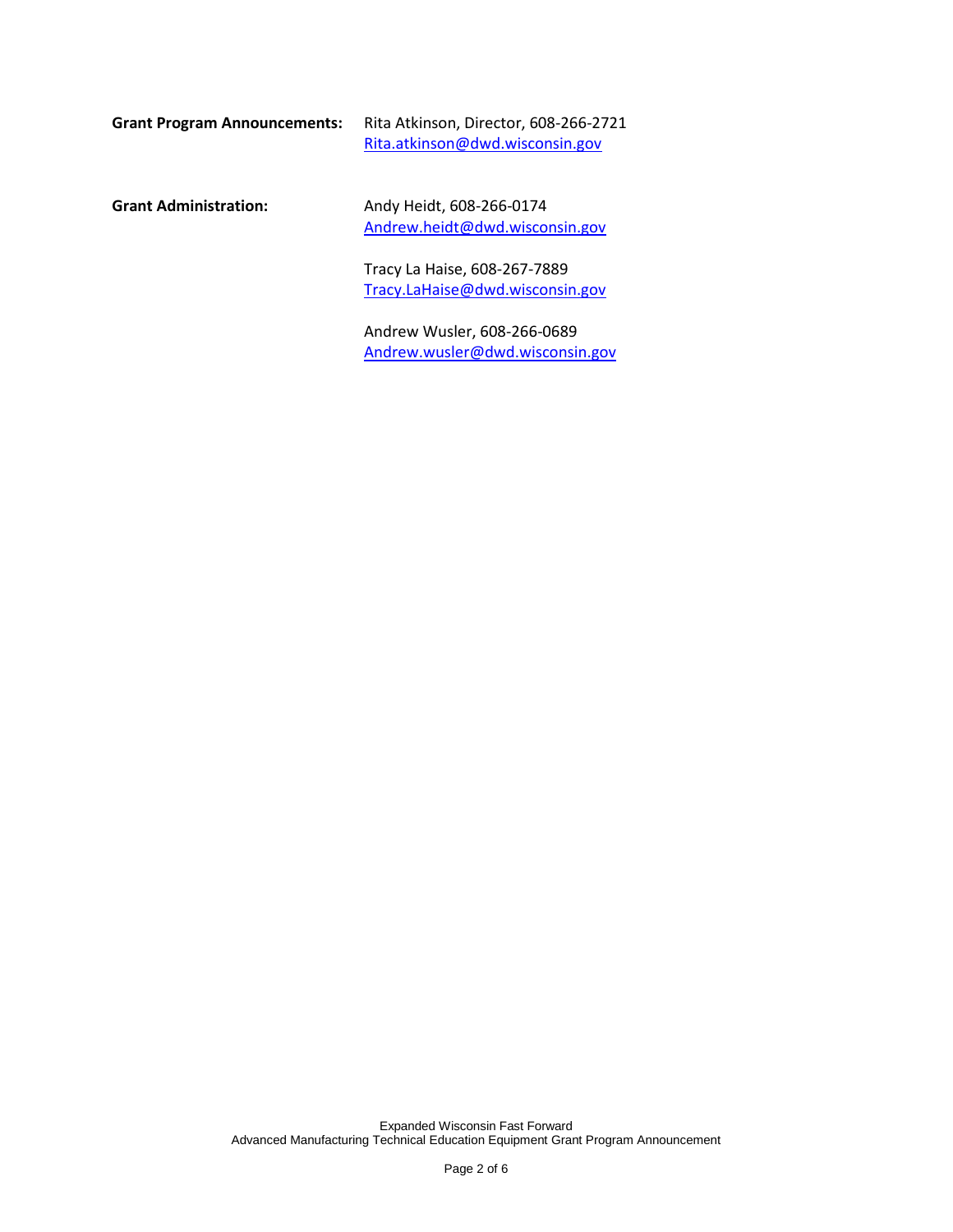## **Advanced Manufacturing Technical Education Equipment Grant Program Announcement**

**Wisconsin Fast Forward program:** The Wisconsin Fast Forward (WFF) program is a state funded grant program to provide employer-focused worker training grants. The Office of Skills Development (OSD) at the Department of Workforce Development (DWD) administers the grant program. Additionally, OSD works to encourage the development of innovative solutions at the local and regional level that bring together employers, educators, workforce development entities and economic development organizations to meet area workforce demands.

Grants are intended to address Wisconsin's skilled worker shortage by increasing the number of high school students trained in advanced manufacturing fields, to accelerate student entry into the workforce, and to prepare students for stable careers and success in a modern, global, and competitive economy. By receiving work skills education in high school, students and their families receive a strategic opportunity to reduce the cost of higher education through dual enrollment credits, industry-endorsed certificates and technical endorsements on high school diplomas.

**Legislative Authority:** Find statutory authority for the WFF program in state statutes at: https://docs.legis.wisconsin.gov/misc/lfb/budget/2017\_19\_biennal\_budget/045\_comparative summary of budget recommendations governor and joint committee on finance by agen [cy/workforce\\_development.pdf](https://docs.legis.wisconsin.gov/misc/lfb/budget/2017_19_biennal_budget/045_comparative_summary_of_budget_recommendations_governor_and_joint_committee_on_finance_by_agency/workforce_development.pdf)

**While the program is accepting and evaluating proposals, award of the grant funds is contingent upon availability of funding.**

**Grant Program Announcement Summary:** This Grant Program Announcement (GPA) is **only available to Wisconsin school districts** for reimbursement of the purchase and installation costs of advanced manufacturing equipment used in Career and Technical Education (CTE) programs. Eligible expenses for reimbursement also include the cost of software and instructional materials necessary to train pupils in equipment operation. Funds may also be used to reimburse school districts for the cost of minor technical education building modifications made to accommodate the installation and use of the equipment.

School district applications must demonstrate that the program for which they will be purchasing and installing equipment meets the needs of employers in their region; leverages partnerships and matching funds (including a required 200 percent of the awarded grant amount cash match); optimizes regional training capacity; significantly increases supply of skilled workers in advanced manufacturing fields; builds on proven programs and demonstrates sustainability. Grant proposals that leverage partnerships with employers and/or non-state matching funds are eligible to receive bonus points during evaluation. Recipients of previous awards from this program must demonstrate how the proposed project differs from the project funded by the first award.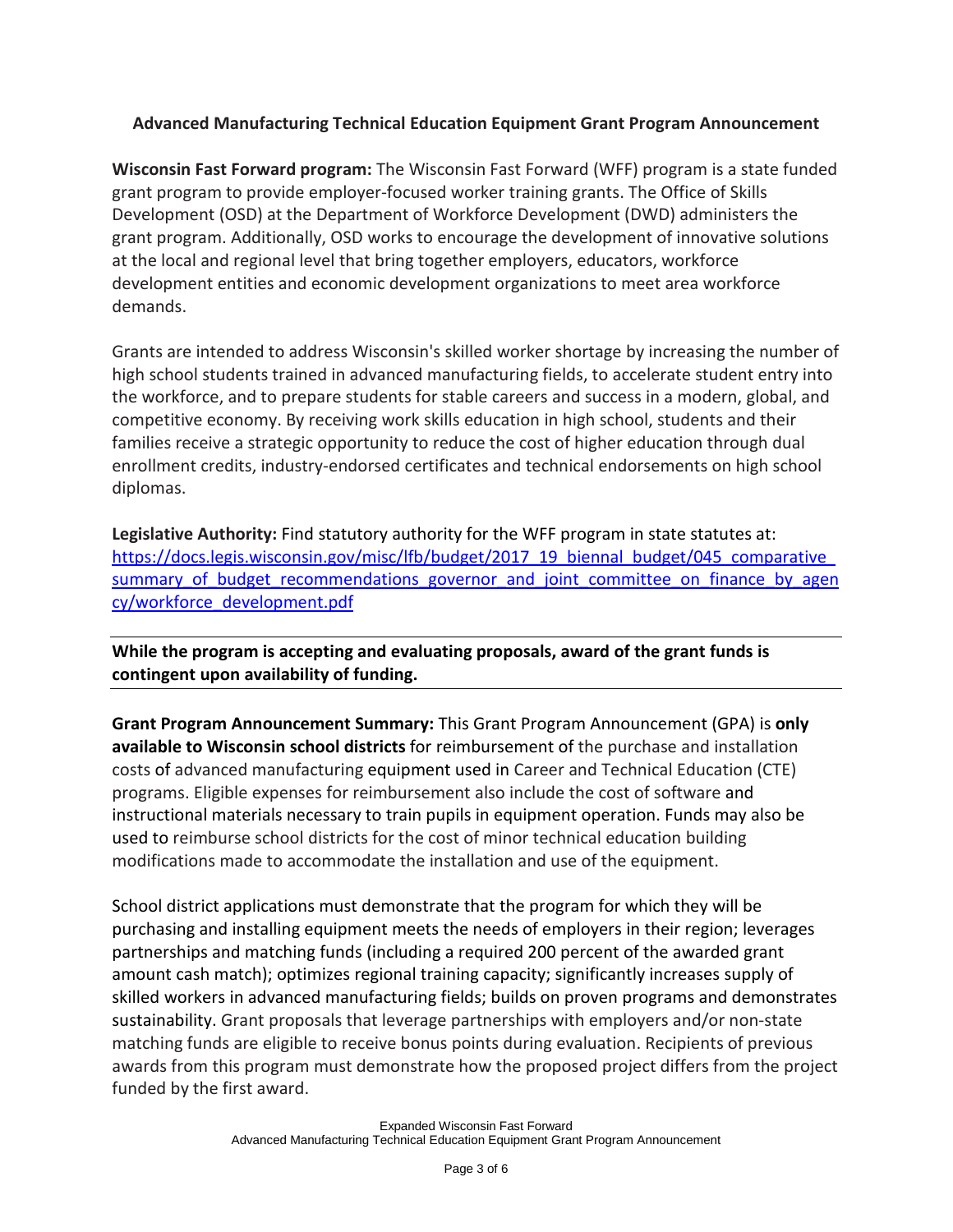School districts are required to track outcomes related to the vocational and technical education programs for grant supported equipment purchases and to file a report with DWD by September 1 of each of the three fiscal years after receipt of the grant.

## **Application Forms, Instructions, Checklists, and Process:**

Access the application, along with the application instructions, informational webinars, related guidelines, and checklists at: [http://wisconsinfastforward.com/wff\\_standard.htm](http://wisconsinfastforward.com/wff_standard.htm)

Email complete applications and attachments to: wisconsinfastforward@dwd.wisconsin.gov

## **Important Dates:**

| <b>GPA Released</b>                 | April 25, 2019                                                                                                                                                                            |
|-------------------------------------|-------------------------------------------------------------------------------------------------------------------------------------------------------------------------------------------|
| Proposals accepted via email        | Email complete application and all<br>attachments to<br>wisconsinfastforward@dwd.wisconsin.gov by<br>3 p.m. on Friday, May 31, 2019                                                       |
| Projected Grant Awards Announcement | June 10, 2019                                                                                                                                                                             |
| Anticipated Contract Start Date     | June 30, 2019                                                                                                                                                                             |
| <b>Funding Disbursement</b>         | On a rolling basis, upon verification of<br>approved submitted purchases, purchase<br>orders, invoices, and related installation costs.<br>Funding contingent upon availability of funds. |
| <b>Contract End Date</b>            | June 30, 2021                                                                                                                                                                             |

**Project Period:** The project period for this GPA is June 30, 2019 through June 30, 2021.

**Grant Amount:** From \$5,000 to \$50,000 is available per grantee. Grant expenditures must be incurred during the Project Period. All eligible grant expenses will be reimbursed, per individual contract specifications when expenses are:

- Included in the award application,
- Supported by 200 percent Match,
- Paid and documented by the grantee, and
- Approved by OSD

Disbursement of grant funding will be made on a rolling basis when the grantee complies with all conditions of the grant as stipulated in the contract. Reimbursements may be pro-rated or withheld based on the extent to which contract conditions are met.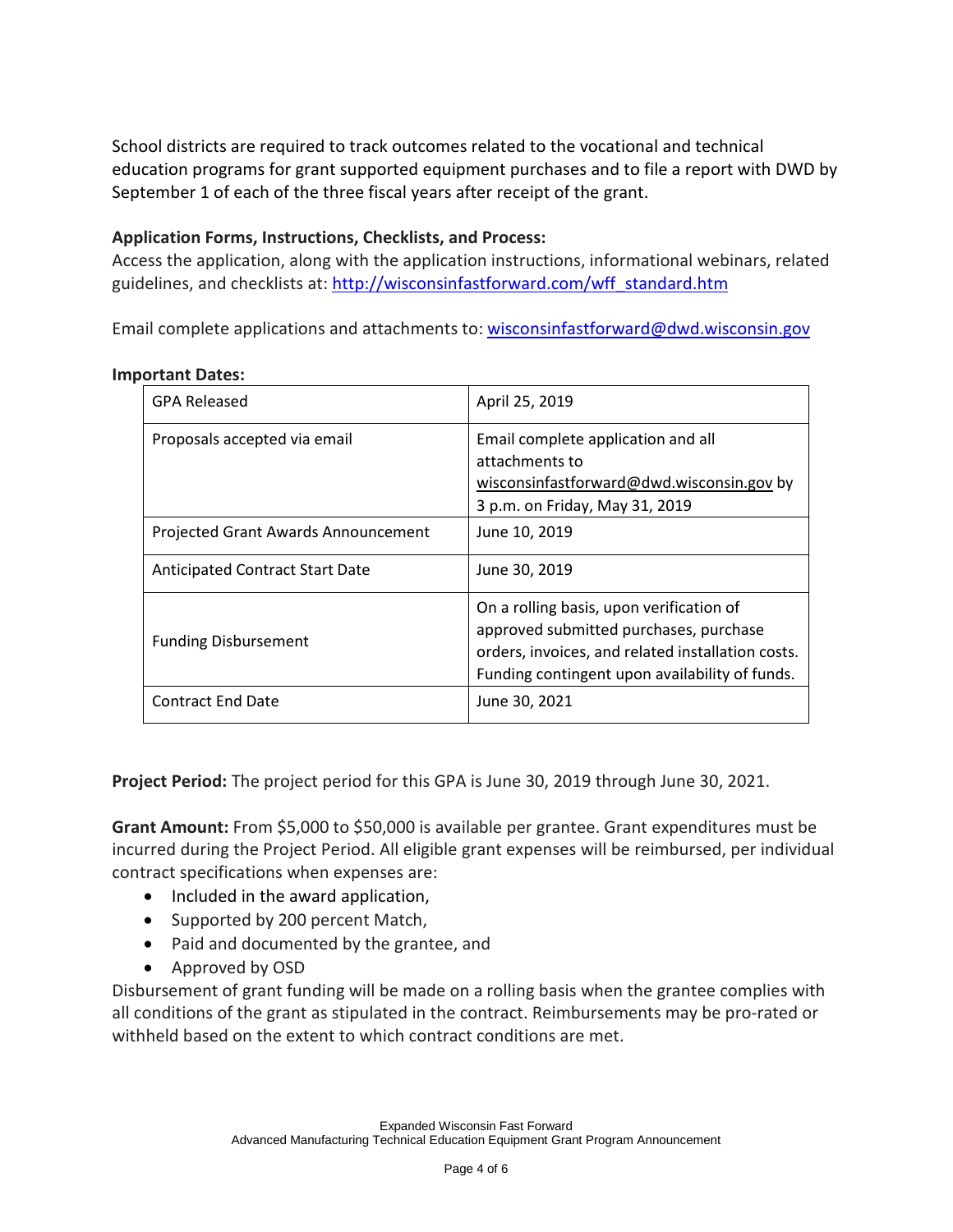**Cost-Sharing:** Grant proposals that leverage partnerships with employers and/or non-state matching funds are eligible to receive bonus points in the grant evaluation rubric. Documentation of the leveraged funds is required in the application.

**Grant Evaluation Rubric and Scoring:** WFF is a competitive grant program. All applications are reviewed by internal and external reviewers and rated on a 100-point scale, based upon the following categories and related point values:

- Demand-Driven, based on labor market data and employer partnerships (up to 20 points)
- Leverages Partnerships with Employers and Non-State Matching Funds (up to 20 points, with up to 5 additional points)
- Optimizes Regional Training Capacity and the Number of Skilled Workers, as validated by relevant employers (up to 20 points, with up to 5 additional points)
- Builds on Proven Programs (up to 20 points)
- Demonstrates Sustainability (up to 20 points)

The Grant Evaluation Rubric and Scoresheet is available online at: [http://wisconsinfastforward.com/wff\\_standard.htm](http://wisconsinfastforward.com/wff_standard.htm)

**Application Deadline: Grants are due by Friday, May 31, 2019 at 3 p.m**. Email complete applications and any attachments to: [wisconsinfastforward@dwd.wisconsin.gov](mailto:wisconsinfastforward@dwd.wisconsin.gov)

**Eligibility:** For an application to be considered for funding, the following conditions must be met:

- The Applicant is a Wisconsin school district
- Applicants may apply for no more than one grant for this round of grant funding
- Applicants must limit their funding request to one Advanced Manufacturing field
- Applicants must include a plan to secure match from employers or other resources equal to 200 percent of the grant amount awarded
- Matching dollars must be in the form of money or the monetary value of new equipment contributed from the school district, private sources, or both

**Eligible Expenses:** Expanded WFF funds shall be used to reimburse expenses related to the purchase of advanced manufacturing training equipment, related software and instructional supplies. One-time installation costs may be included in the request, as well as requests for minor facilities renovations necessary for the successful installation and use of the equipment. Facility renovations are limited to a maximum of twenty percent of requested WFF funds.

**Ineligible Expenses:** WFF funds may not be used for the purchase of real estate, facility construction or substantial remodeling, traditional public or private Kindergarten–12th grade education, trainee wages, or fringe benefits.